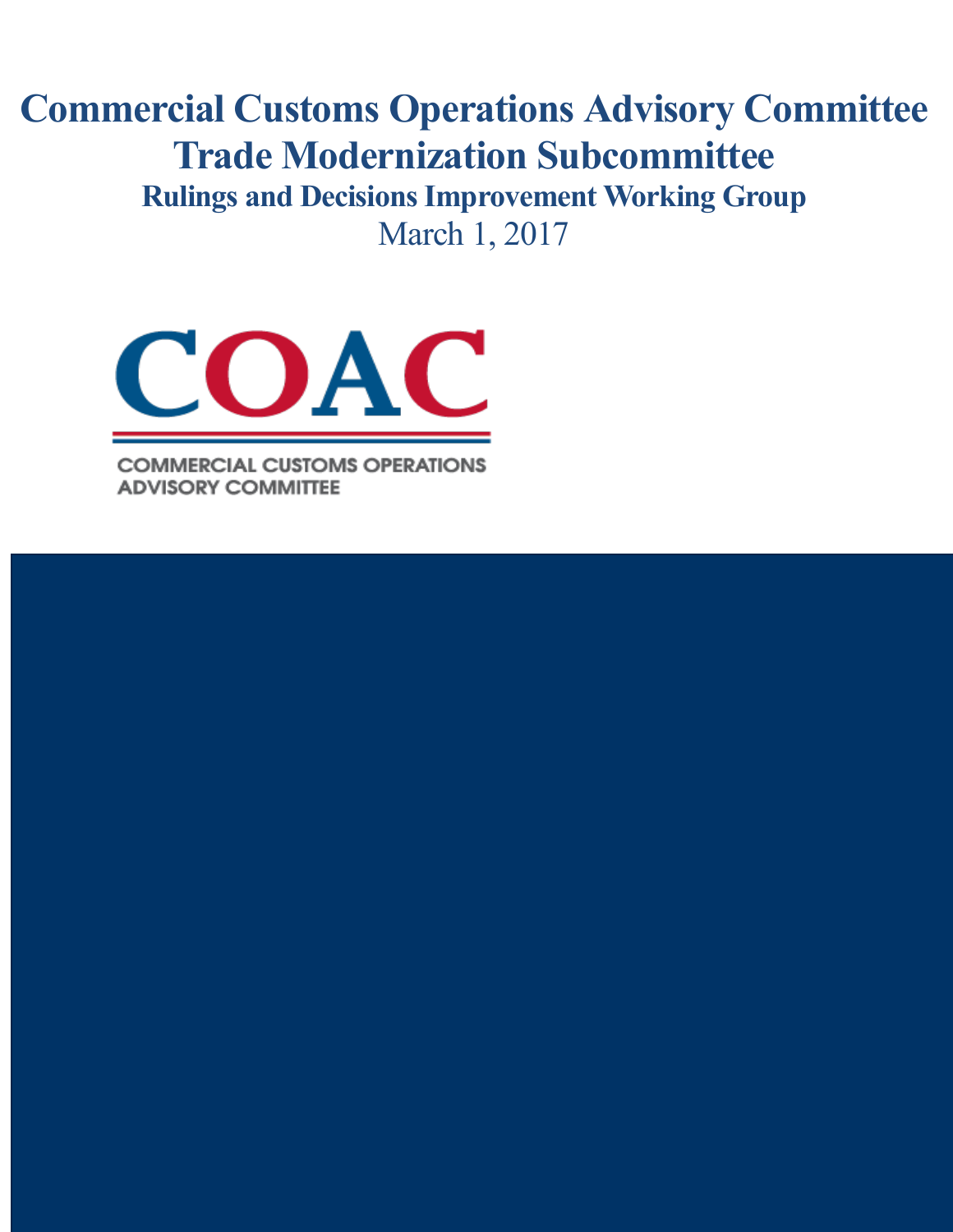# **Commercial Customs Operations Advisory Committee**

Trade Modernization Subcommittee, Rulings and Decisions Improvement Working Group DRAFT Recommendations March 1, 2017

### **Recommendations on Rulings and Decision Improvements:**

#### **Resource Allocation**

#### **Recommendation #1**

COAC recommends that in light of the foreseeable, imminent shifts in U.S. trade and border policy, CBP should ensure that R&R possesses the necessary resources to maintain trade and other critical subject matter priorities despite other issues that may become of significant concern. COAC also feels this is necessary due to the Administration's mandate to eliminate two regulations for every one regulation that the Government issues.

#### **Recommendation #2**

In order to expedite and facilitate the review and approval of rulings and decisions, COAC recommends CBP and R&R undertake a review of its organizational structure to optimize its resources particularly to ensure that it operates at a sufficient supervisor to attorney ratio. The ratio should be a key consideration in the organization of R&R. For instance the Tariff Classification and Marking Branch has one supervisor for nineteen (19) employees and presently covers subject matter that four branches previously handled.

#### **Communication and Outreach**

#### **Recommendation #3**

COAC recommends that until the rulings submission process is fully automated, R&R should provide a template and/or checklist to the Trade to help ensure ruling requests and protests include all vital information needed for R&Rs deliberation.

#### **Recommendation #4**

COAC recommends that R&R conduct outreach, as resources permit, at association events and via webinars to clarify the type of information and best practices the Trade should consider when requesting a ruling or decision.

#### **Recommendation #5**

To enhance consistency and uniform decision making, COAC recommends that R&R take steps to ensure robust internal communication between R&R and the Centers to convey significant, pending R&R matters, using to the extent possible, electronic means.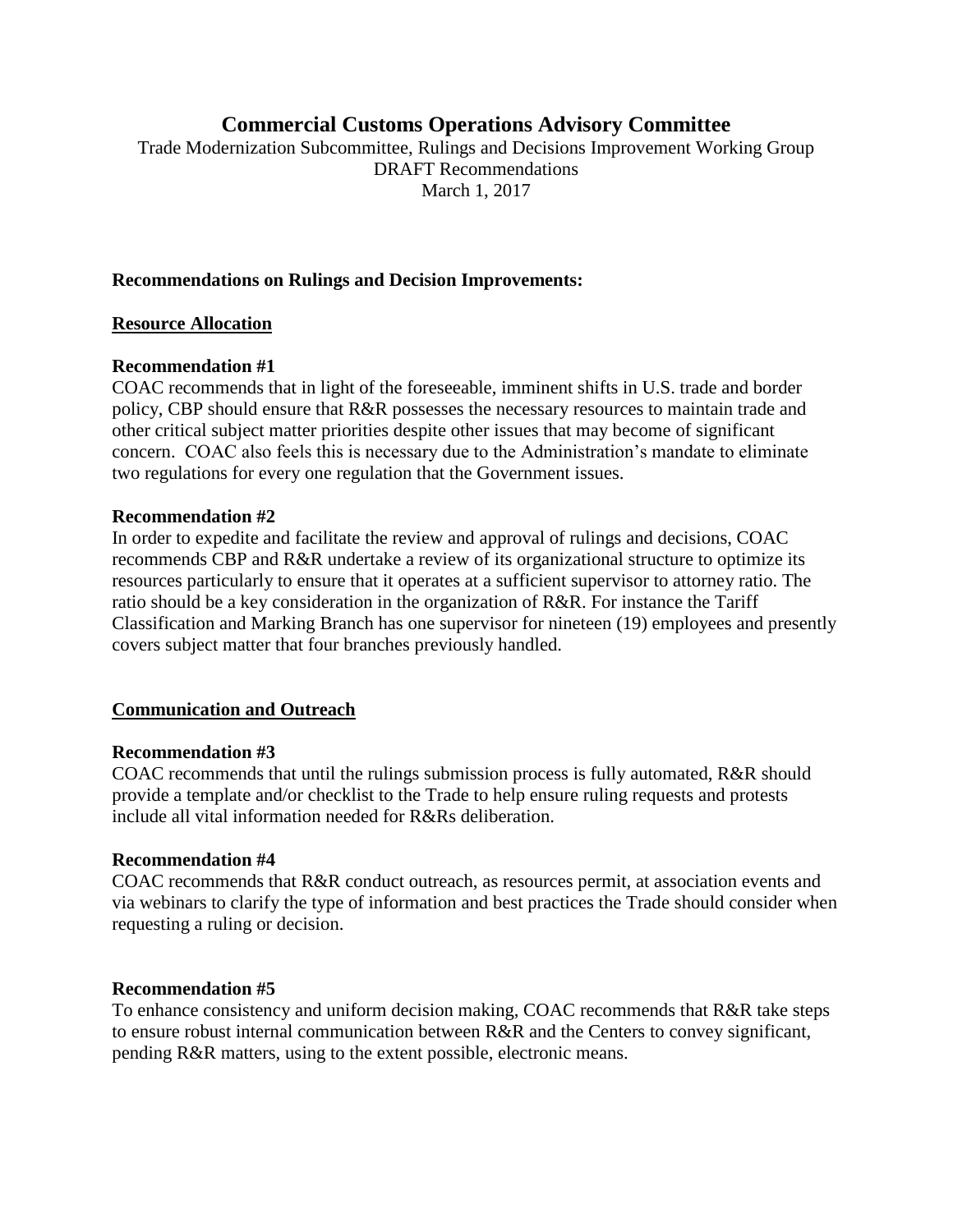## **Process Improvement & Efficiencies**

### **Recommendation #6**

COAC recommends, as is specified in the Trade Facilitation and Trade Enforcement Act (TFTEA), that CBP should encourage bi-directional training that enhances R&R subject matter expertise. CBP should support and encourage greater participation of R&R attorneys in training programs that are provided to Centers and/or Port personnel. R&R attorneys should also take advantage of training offered by universities, trade associations or other institutions.

#### **Recommendation #7**

In order to enhance and/or facilitate R&R technical expertise and greater exposure to operational matters, R&R should consider placing R&R attorneys, on a temporary duty basis, in the Centers and/or ports. This should enable R&R to be more interactive with the Centers and/or ports, and could be done on a virtual basis, provided that the necessary electronic environment between R&R and Centers and/or ports is made available.

#### **Recommendation #8**

COAC recommends, to assist in alleviating the backlog of rulings, that R&R consider offering a new option for the protestant to request an expedited sixty (60) day Application for Further Review (AFR) decision that would not result in a written published decision by R&R but would merely instruct the Center to grant or deny the protest. The use of this process would be at R&R's discretion and would be considered for future as well as pending AFRs.

### **Recommendation #9**

COAC recommends that in order to expedite the issuance of substitution drawback rulings under the Trade Facilitation and Trade Enforcement Act (TFTEA), R&R should leverage the expertise of the National Commodity Specialist Division (NCSD) as appropriate.

# **Automation, Innovation & Visibility**

#### **Recommendation #10**

COAC recommends that CBP and R&R devote resources to develop an automated process/system for the submission, processing and dissemination of all types of ruling requests and decisions.

#### **Recommendation #11**

COAC recommends that CBP provide funding for R&R to develop a web based, end to end case management system. This system should contain functionality that, at a minimum: receives the submission of ruling requests, creates records of such inquiries, enables the submitting party to check status and receive major milestones of case processing, records and disseminates and publishes the ruling or decision once the ruling or decision is final.

In the interim R&R should notify the inquiring party of major milestones including: case received, case assigned, awaiting information, in process, and decision rendered. Leveraging current document imaging functionality, R&R should provide a mechanism to receive ruling